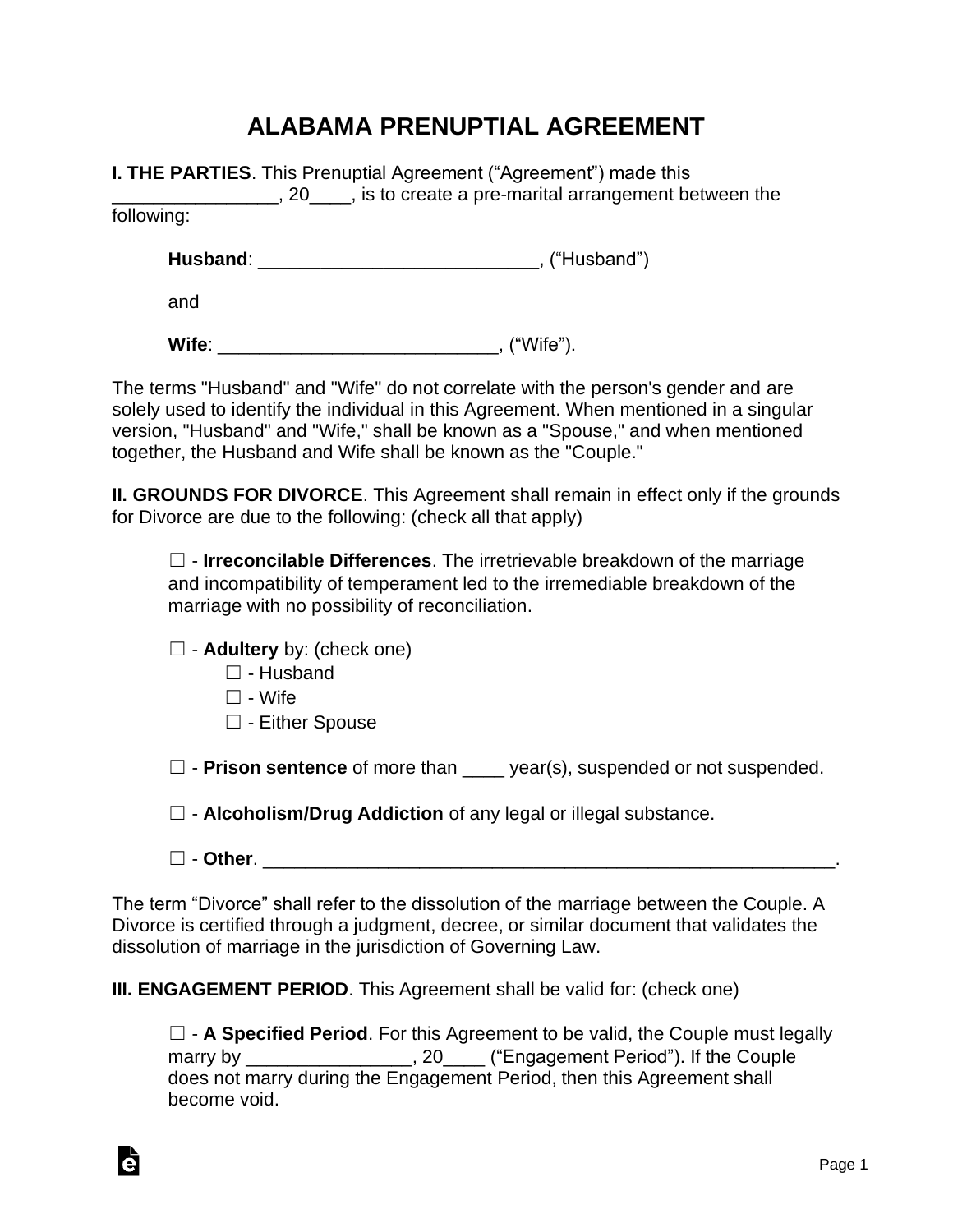☐ - **No Specified Period**. This Agreement shall be valid if the Couple marries at any time in the future unless another prenuptial agreement is agreed to and signed.

**IV. MINOR CHILDREN**. The Couple recognizes that there are: (check one)

☐ - **No Minor Children** of either the Husband or Wife are being brought into the marriage.

□ - **Minor Children** being brought into the marriage. The Minor Children are: (check all that apply)

☐ - From the Couple.

 $\Box$  - From either the Husband or Wife and described in Attachment F.

**V. SPOUSAL SUPPORT (ALIMONY)**. In the event of Divorce, the Couple agrees that: (check one)

☐ - There **Shall Not** be Spousal Support. Neither Spouse shall be obligated to pay, provide for, or support one another after the marriage is dissolved ("Spousal Support").

☐ - There **Shall Be** Spousal Support starting on the 1st day of the month following either Spouse filing a petition for Divorce in the state of Governing Law. The  $\Box$  Husband  $\Box$  Wife ("Paying Spouse") shall pay to  $\Box$  Husband  $\Box$  Wife ("Receiving Spouse"): (check one)

☐ - In **Perpetuity**. Payments of \$\_\_\_\_\_\_\_\_\_\_\_\_\_\_\_\_\_\_ shall be due on the of each month until either Spouse's death, the remarriage of the Receiving Spouse, or modification or termination by further court order, whichever occurs first ("Spousal Support").

☐ - For a **Fixed Period**. Payments of \$\_\_\_\_\_\_\_\_\_\_\_\_\_\_\_\_\_\_ shall be due on the of each month: (check one)

 $\Box$  - For a period of  $\Box$   $\Box$  months  $\Box$  years after the Divorce is filed. ("Spousal Support").

 $\Box$  - Until  $\Box$  - Until  $\Box$  - Until  $\Box$  - Until  $\Box$  - Until  $\Box$ 

☐ - **Other**. \_\_\_\_\_\_\_\_\_\_\_\_\_\_\_\_\_\_\_\_\_\_\_\_\_\_\_\_\_\_\_\_\_\_\_\_\_\_\_\_\_\_\_\_\_\_\_\_\_.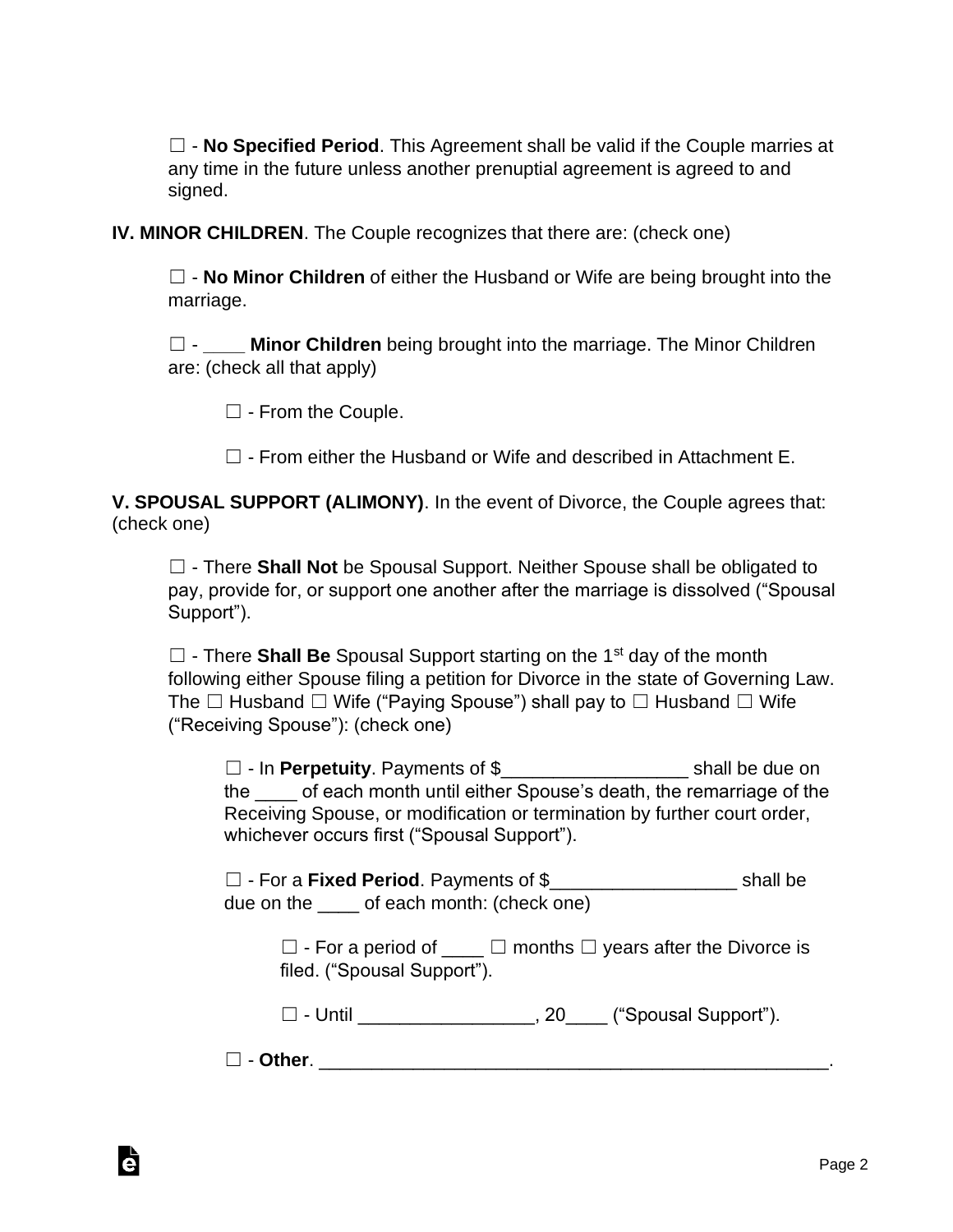**VI. EARNINGS**. In the event of a Divorce, the Couple agrees that each Spouse's earnings during the marriage shall be owned by: (check one)

- ☐ Each Spouse **separately**.
- ☐ The Couple **jointly**.

Earnings shall include, but not be limited to, salaries, bonuses, personal payments, gifts, dividends, distributions, and any other income.

**VII. ADDITIONAL PAYMENT**. In addition to any Spousal Support, in the event of Divorce: (check one)

☐ - There shall be **No Additional Payment** made by either Spouse to the other than those listed in this Agreement.

☐ - There shall be an **Additional One (1) Time payment** in the amount of \$\_\_\_\_\_\_\_\_\_\_\_\_\_\_\_\_ made by the ☐ Husband ☐ Wife to the ☐ Husband ☐ Wife ("Additional Payment"). The Additional Payment shall be made within thirty (30) days after a divorce judgment, decree, or similar document that certifies the Divorce.

☐ - **Other**. \_\_\_\_\_\_\_\_\_\_\_\_\_\_\_\_\_\_\_\_\_\_\_\_\_\_\_\_\_\_\_\_\_\_\_\_\_\_\_\_\_\_\_\_\_\_\_\_\_\_\_\_\_\_\_.

**VIII. BANK ACCOUNTS**. After entering into a legal marriage, the Couple agrees that: (check one)

☐ - Each Spouse shall retain and **keep their own bank accounts**. The ownership of each Spouse's bank account shall be respective to each Spouse.

☐ - Each Spouse shall retain and **keep their own bank accounts with an additional joint bank account** to be created for the benefit of the Couple. The ownership of each Spouse's bank account shall be respective to each Spouse. The joint bank account will be under the ownership of the Couple and be funded with the consent of each Spouse.

☐ - All funds from each Spouse's bank accounts shall be **transferred to a joint bank account** that is owned by the Couple jointly and for the benefit of the Couple.

Bank accounts shall include, but not be limited to, any cash balances with any financial institution.

**IX. DISABILITY**. Each Spouse: (check one)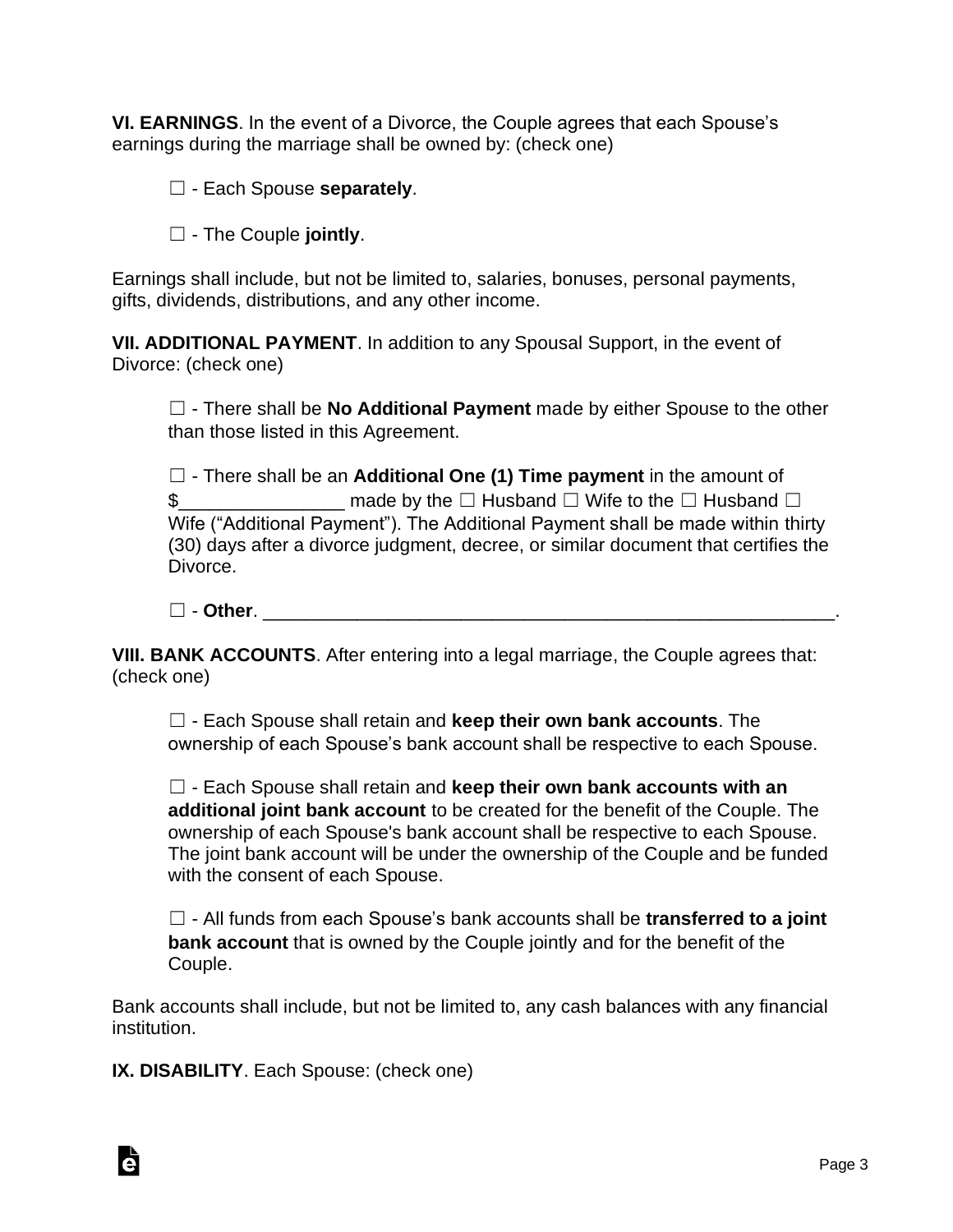$\Box$  - **Pledges** to the other that they will take care of them indefinitely in the event of disability of any kind during the marriage. A disability is defined as any diagnosed condition materially affecting an individual either mentally or physically that prohibits their ability to seek employment. If a Spouse does not uphold this Section of the Agreement, then this Agreement can be made void by the disabled party.

☐ - **Does Not Pledge** to the other that they will take care of them indefinitely in the event of disability of any kind during the marriage. A disability is defined as any diagnosed condition materially affecting an individual either mentally or physically that prohibits their ability to seek employment.

### **X. CHANGE OF CIRCUMSTANCES**. The Couple agrees that: (check one)

☐ - Spousal Support **Cannot** Change. No court shall have jurisdiction to change the Spousal Support payment or non-payment by a Spouse to the other Spouse at any time. This shall be regardless of any change of circumstances that may arise. If there is Spousal Support, it cannot change except by the Receiving Spouse's death, remarriage, or termination by further court order, whichever occurs first, which shall terminate the Spousal Support payments.

☐ - Spousal Support **Can** Change. Spousal Support may be ordered payable only upon a proper showing in a change of circumstances with either Spouse. A change of circumstance is limited to: (check all that apply)

- $\Box$  Job Loss
- $\square$  Disability
- ☐ Other. \_\_\_\_\_\_\_\_\_\_\_\_\_\_\_\_\_\_\_\_\_\_\_\_\_\_\_\_\_\_\_\_\_\_\_\_\_\_\_\_\_\_\_\_\_\_\_\_\_.

**XI. HEALTH INSURANCE**. The Couple agrees that: (check one)

☐ - Each Spouse is responsible for **Their Own** health insurance in the event of Divorce.

☐ - Health insurance **Is Provided** by the ☐ Husband ☐ Wife ("Health Insurance Providing Spouse") to the  $\Box$  Husband  $\Box$  Wife ("Health Insurance Receiving Spouse") for a period of  $\Box$   $\Box$  Months  $\Box$  Years. Health insurance shall include: (check all that apply)

- ☐ Medical
- ☐ Dental

Ġ

- ☐ Vision Care
- ☐ Other. \_\_\_\_\_\_\_\_\_\_\_\_\_\_\_\_\_\_\_\_\_\_\_\_\_\_\_\_\_\_\_\_\_\_\_\_\_\_\_\_\_\_\_\_\_\_\_\_\_.

To facilitate the use of such coverage for the Health Insurance Receiving Spouse, the Health Insurance Providing Spouse agrees to cooperate fully and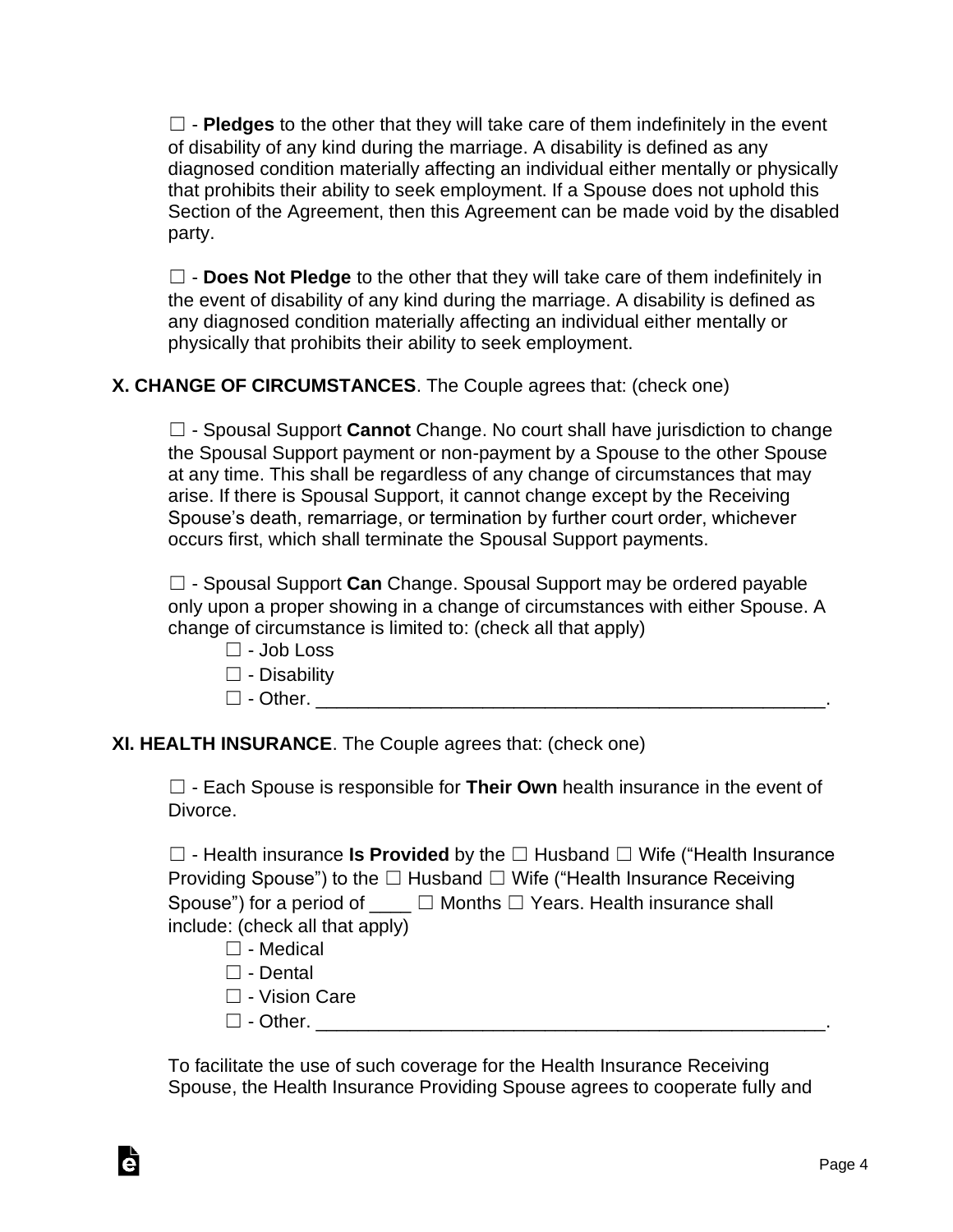help to obtain and provide all necessary insurance cards, claim forms, health documents, records, and delivering insurance payments in a timely manner.

**XII. MARITAL HOME**. At the time of writing this Agreement: (check one)

☐ - The Couple **Does Not** own a home, either separately or jointly.

☐ - The ☐ Husband ☐ Wife ☐ Couple **Owns** a residence at the property address of:  $\blacksquare$ 

In the event of Divorce, the Marital Home shall be owned by the: (check one)

- $\Box$  Husband
- $\Box$  Wife

Ġ

 $\Box$  - Couple (jointly)

**XIII. FINANCIAL DISCLOSURE**. The Couple has: (check one)

□ - **Waived** their right to view each other's financials along with any other disclosures, forms, or discovery proceedings as by right under state law.

☐ - **Disclosed** the following financial disclosures in accordance with state law:

**a.) Husband's Property**. It is declared by the Husband to be the owner of the following assets and property:

(continued on Attachment A if required)

**b.) Husband's Debts**. It is declared by the Husband to be the holder of the following debts and liabilities: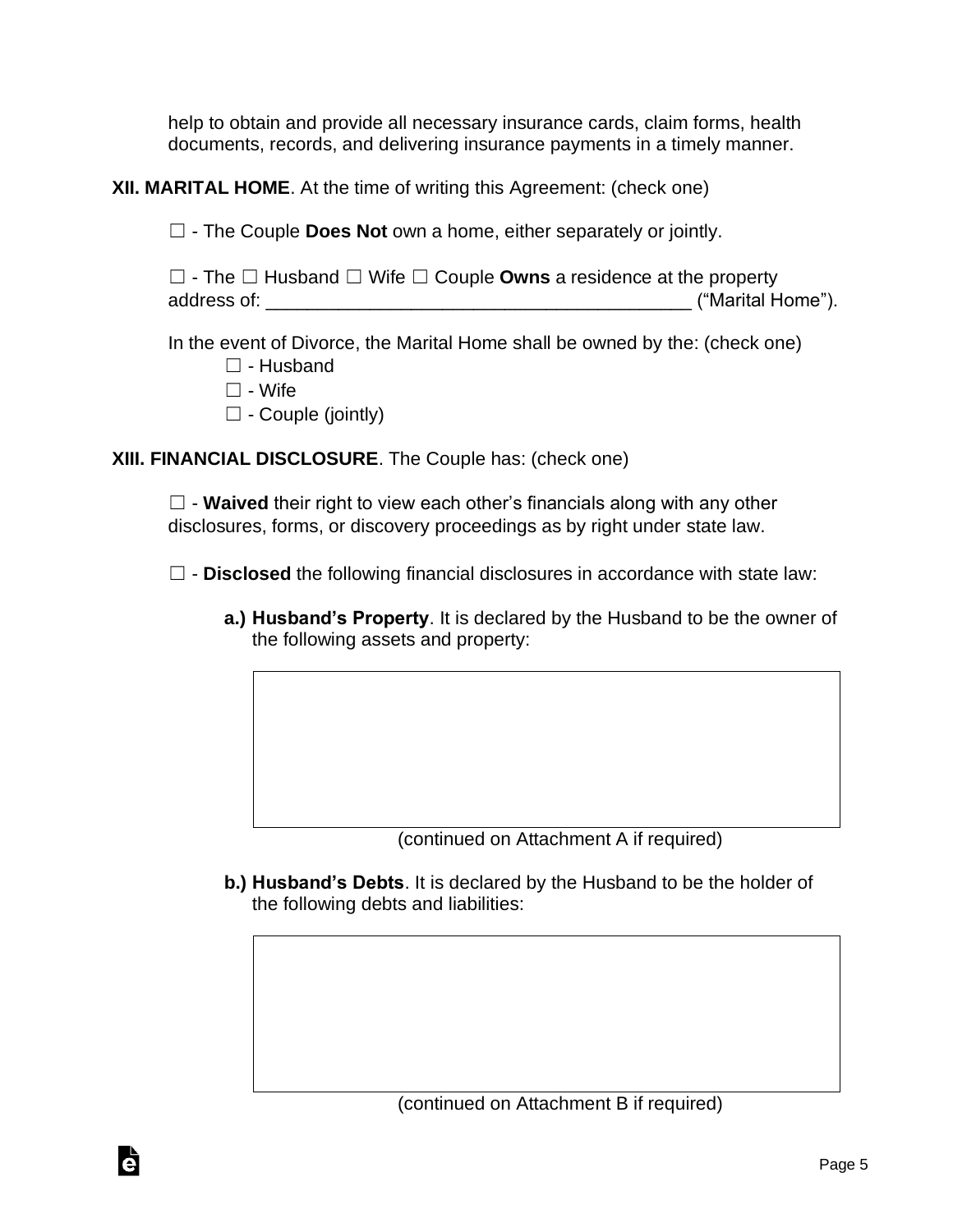**c.) Wife's Property**. It is declared by the Husband to be the owner of the following assets and property:

(continued on Attachment C if required)

**d.) Wife's Debts**. It is declared by the Wife to be the holder of the following debts and liabilities:

(continued on Attachment D if required)

**XIV. OWNERSHIP OF PROPERTY**. In the event of Divorce, the Couple agrees that each Spouse's assets and property are the following:

Assets and property owned **Before** the marriage shall be owned by: (check one)

 $\Box$  - Each Spouse respectively.

☐ - The Couple.

Assets and property owned **During** the marriage shall be owned by: (check one)

- □ Each Spouse respectively.
- ☐ The Couple.

Ġ

**XV. OWNERSHIP OF DEBTS**. In the event of Divorce, the Couple agrees that each Spouse's debts and liabilities are the following:

Debts and liabilities owned **Before** the marriage shall be owned by: (check one)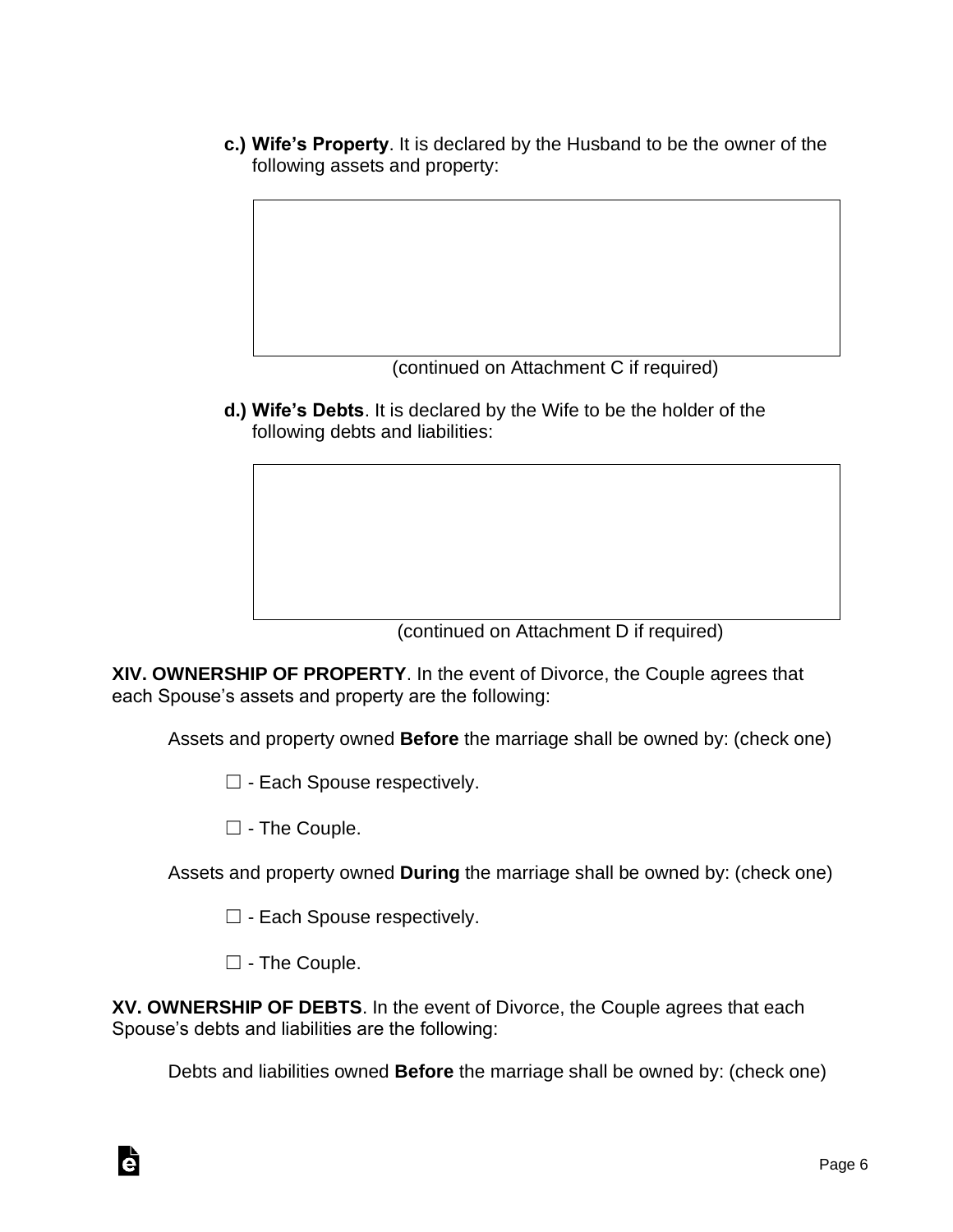$\Box$  - Each Spouse respectively.

☐ - The Couple.

Debts and liabilities owned **During** the marriage shall be owned by: (check one)

 $\Box$  - Each Spouse respectively.

☐ - The Couple.

Ġ

**XVI. RIGHTS AS A BENEFICIARY**. If either Spouse has included the other as a beneficiary in an estate document, both Spouses shall: (check one)

☐ - **Be Withdrawn** and prohibited from receiving any type of inheritance from the Spouse's estate in the event of Divorce. This statement shall survive whether or not it is written in any other document that a Spouse is to receive assets or property from the estate.

☐ - **Remain Included** in the other Spouse's estate in the event of Divorce. If a Spouse excludes the other Spouse from their estate, it is their free will and decision granted to them under law.

For the purposes of this Section, estate documents shall include, but are not limited to, a last will and testament, an inter vivos trust, or any form where a Spouse is to benefit and receive assets or property upon the other Spouse's death.

**XVII. REASON FOR AGREEMENT**. This Agreement is created due to the Couple contemplating marriage with one another. If such marriage should become in effect, this Agreement shall be considered in a legally binding contract in accordance with Governing Law to the benefit of the Couple.

- a.) **Separation of Property**. The Couple both formally consent out of their own free will to provide the status, ownership, and division of property. This Agreement shall also include future income, assets, and liabilities of the Couple.
- b.) **Irreconcilable Differences**. The Couple recognizes the possibility of unhappy differences that may arise between them. Therefore, this Agreement shall take precedence over any Federal, State, or local guidelines or standards for Divorce.
- c.) **Financial Disclosures**. Each Spouse agrees that all financial disclosures of assets and liabilities have been exchanged amongst the Couple, if applicable in Section XIII. If the Couple has waived their rights to financial disclosures, then this sub-Section shall not apply to this Agreement. Each Spouse understands that if any financial disclosure has not been exchanged that it could render this Agreement void. Such financial disclosure shall be determined by an asset or liability equal to or more than the minimum legal limit in the state, or \$5,000.00, whichever is greater in the total value at the time of signing this Agreement.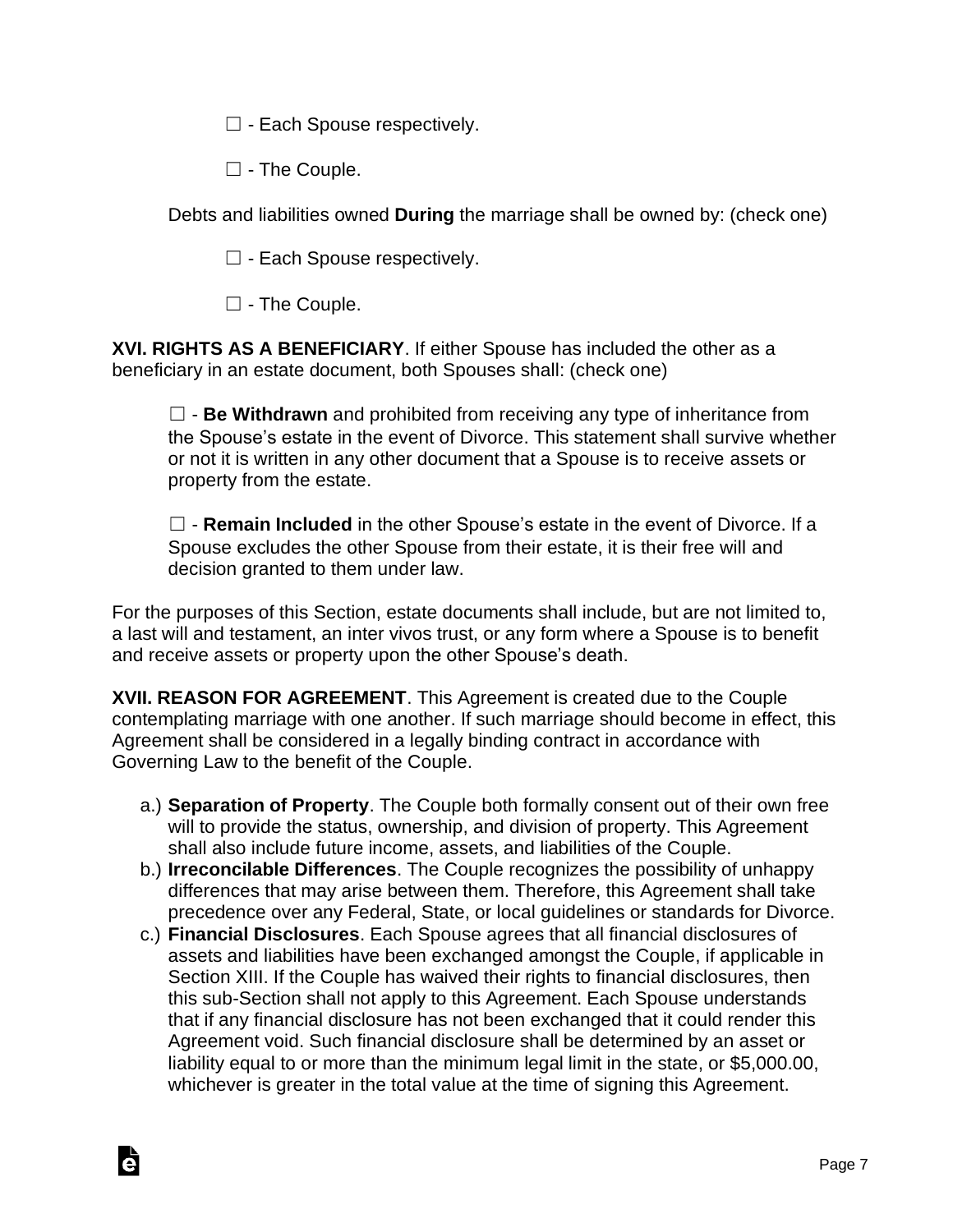- d.) **Review Period**. Each Spouse agrees that they have taken the appropriate amount of time to review this Agreement and understand its terms.
- e.) **Recommendation of Counsel**. It is highly recommended, if not required under state law, that each Spouse seek the advice of legal counsel.

**XVIII. FULL DISCLOSURE OF ASSETS**. Each Spouse warrants to the other that they do not have any knowledge of any assets and property other than those disclosed in accordance with Section XIII. If the Couple has waived their rights to financial disclosures, then this Section shall not apply to this Agreement. If either Spouse has any knowledge of any asset or property other than those disclosed in accordance with Section XIII, that Spouse that did not disclose said assets and property shall transfer or pay to the other Spouse, at the sole decision, one of the following:

a.) If the asset or property is reasonably susceptible to division, a portion of the asset equal to the Spouse's interest in it;

b.) The fair market value of the Spouse's interest in the asset on the effective date of this Agreement, plus interest at the maximum rate under State law or ten percent (10%) per annum, whichever is greater, from the effective date to the date of payment; or

c.) The fair market value of the Spouse's interest in the asset on the date on which the other Spouse discovers the existence of the asset, plus interest at the maximum rate under State law or ten percent (10%) per annum, whichever is greater, from the discovery date to the date of payment.

This provision shall not be deemed to impair the availability, in a court of competent jurisdiction, of any other remedy arising from non-disclosure of assets.

**XIX. FULL DISCLOSURE OF LIABILITIES**. Each Spouse warrants to the other that they have not incurred nor shall incur, on or before the effective date of this Agreement, any liability not disclosed and listed in this Agreement for which the other is or may become personally liable or that could be enforced at any time against an asset held or to be received under this Agreement by the other Spouse.

If either Spouse has incurred or does incur, on or before the effective date of this Agreement, any liability not disclosed and listed in this Agreement for which the other is or may become personally liable or that could be enforced at any time against an asset held or to be received under this Agreement by the other Spouse, that the nondisclosing Spouse shall fully indemnify the other with respect to the obligation, including, but not limited to, any and all liability on the obligation, attorney fees, and related costs. This provision shall not be deemed to impair the availability, in a court of competent jurisdiction, of any other remedy arising from nondisclosure of such liabilities.

**XX. FUTURE DEBTS & LIABILITIES**. Each Spouse warrants to the other that they shall not incur, after the effective date of this Agreement, any debt or liability for which the other shall be or may become personally liable or that could be enforced against an asset held by the other Spouse.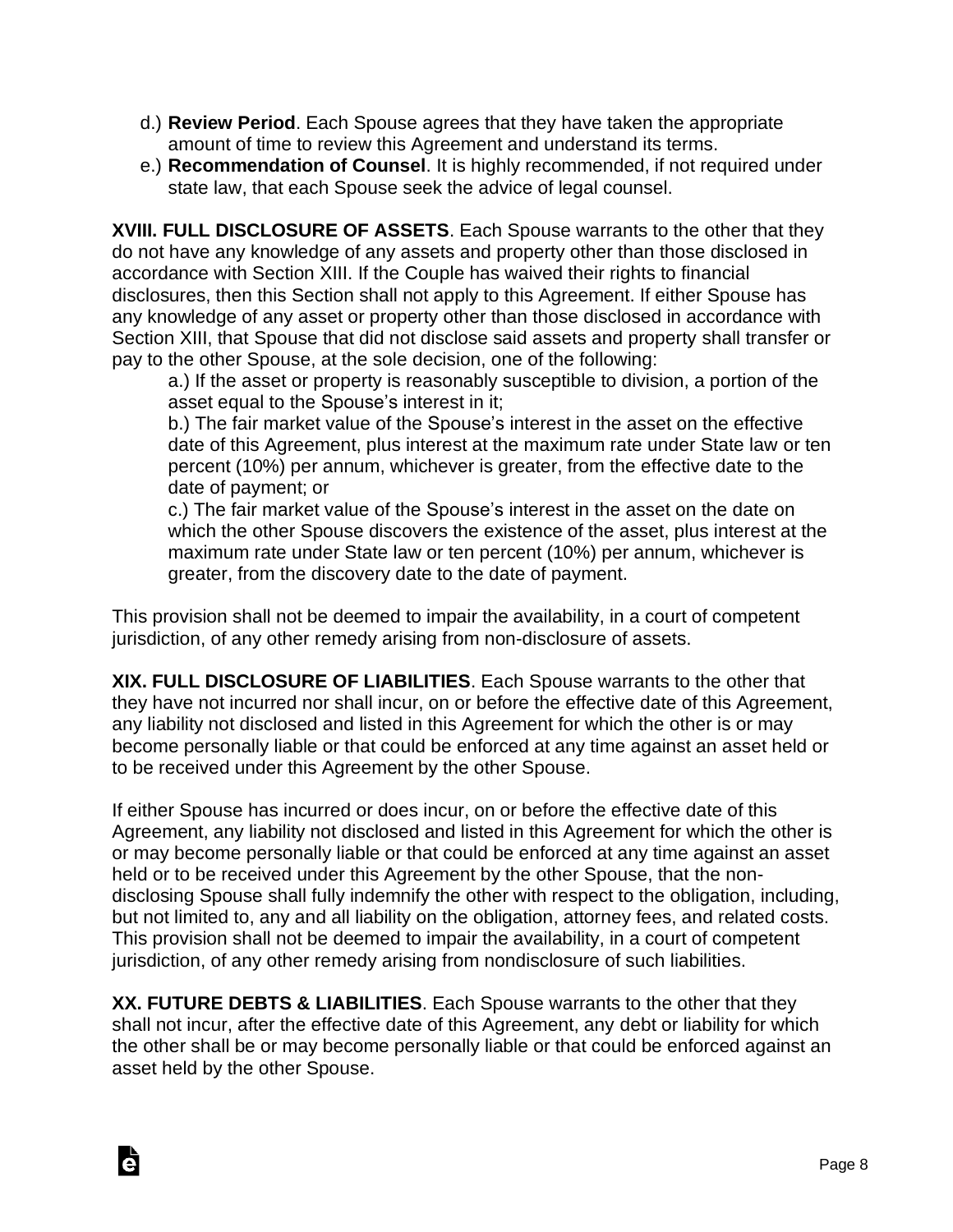a.) If either Spouse incurs, after the effective date of this Agreement, any debt or liability for which the other shall be or may become personally liable or that could be enforced against an asset held by the other Spouse, that warrantor shall indemnify the other for any liability on the obligation, attorney fees, and related costs.

**XXI. RECONCILIATION**. If the Couple begins the Divorce process and reconciles, this Agreement shall nevertheless remain in full effect unless and until it is modified or revoked in writing and signed by the Couple.

**XXII. MODIFICATION BY SUBSEQUENT AGREEMENT**. This Agreement may be modified by subsequent agreement of the Couple only by an instrument in writing signed by both of them, an oral agreement to the extent that the Couple executes it, or an in-court oral agreement made into order by a court of competent jurisdiction.

**XXIII. NOTICE OF BANKRUPTCY FILING**. If either Spouse decides to claim any rights under the bankruptcy laws, that Spouse must notify the other of this intention in writing at least ten (10) days before filing the petition. Such notice must include, but not necessarily be limited to, the name, address, and telephone number of the attorney, if any, representing the Spouse in that proceeding and the court in which the petition shall be filed.

**XXIV. ATTORNEY FEES TO ENFORCE OR MODIFY AGREEMENT**. Except as to reserved issues, the prevailing Spouse in any action or proceeding to enforce or modify any provision of this Agreement, or any corresponding provision of a subsequent judgment into which the provision is merged, shall be awarded reasonable attorney fees and costs for the Spouse to be deemed the prevailing Spouse for purposes of this provision, he or she must, at least ten (10) days before the filing of any motion, provide written notice to the other Spouse specifying the alleged breach or default, if capable of being cured, or the modification requested. The other Spouse must then be allowed to avoid implementation of this provision by curing the breach or default specified or executing an agreement for the modification requested during the ten (10) day period.

**XXV. COOPERATION IN IMPLEMENTATION**. Upon the demand of either Spouse and without undue delay or expense, each Spouse shall execute, acknowledge, or deliver any instrument, furnish any information, or perform any other acts reasonably necessary to carry out the provisions of this Agreement. If a Spouse fails to execute any document as required by this provision, the court may appoint the court clerk or his or her authorized designee to execute the document on that Spouse's behalf.

**XXVI. EFFECTIVE DATE**. The effective date of this Agreement shall be the date of its execution by the second Spouse of the Couple to do so.

**XXVII. COURT ACTION**. If a judgment for Divorce is obtained by either Spouse, the original of this Agreement shall be attached to the judgment. The court shall be requested to do the following: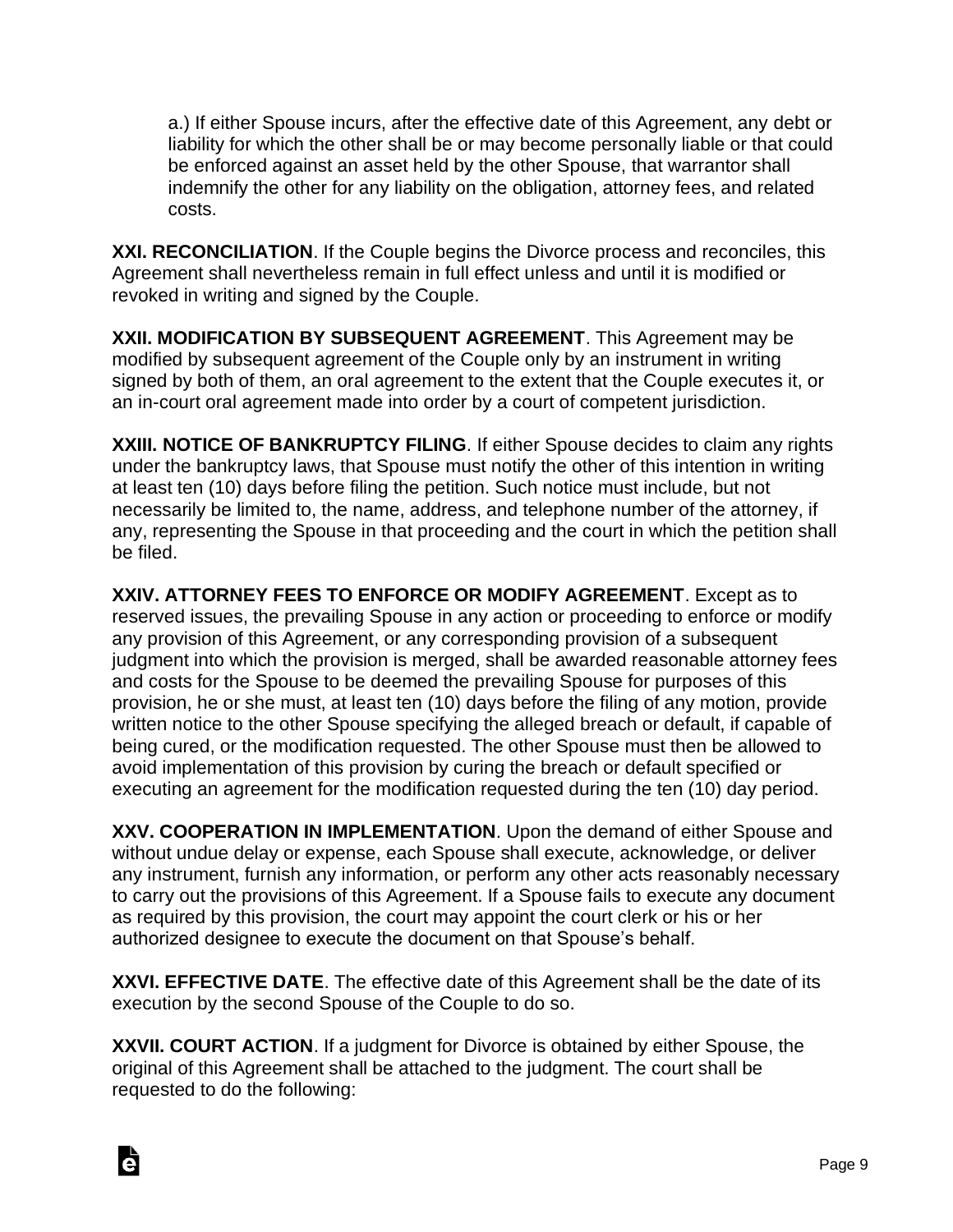- a.) Approve the entire Agreement as fair and equitable;
- b.) Order the Couple to comply with all of its executory provisions; and
- c.) Merge the provisions of this Agreement into the judgment.

**XXVIII. ACKNOWLEDGMENTS**. Each Spouse acknowledges that he or she respectively:

- a.) Is fully informed as to the facts relating to the subject matter of this Agreement and as to the rights and liabilities of the Couple;
- b.) Enters into this Agreement voluntarily, free from fraud, undue influence, coercion, or duress of any type;
- c.) Is either representing themselves in an "in pro per" status or is seeking counsel in accordance with State law;
- d.) Prior to executing this Agreement, either Spouse may have this Agreement reviewed by an attorney; and
- e.) Has read, considered, and understands each provision and section of this Agreement.

**XXIX. SEVERABILITY**. If any term, covenant, condition, or provision of this Agreement is held by a court of competent jurisdiction to be invalid, void, or unenforceable, the remainder of the provisions shall remain in full force and effect and shall in no way be affected, impaired, or invalidated.

**XXX. GOVERNING LAW**. This Agreement has been construed in accordance with the laws in the state of Alabama ("Governing Law").

#### **XXXI. ADDITIONAL TERMS & CONDITIONS**.

Ġ

**XXXII. ENTIRE AGREEMENT**. This Agreement contains the entire agreement of the Couple on these matters, superseding any previous agreement between them.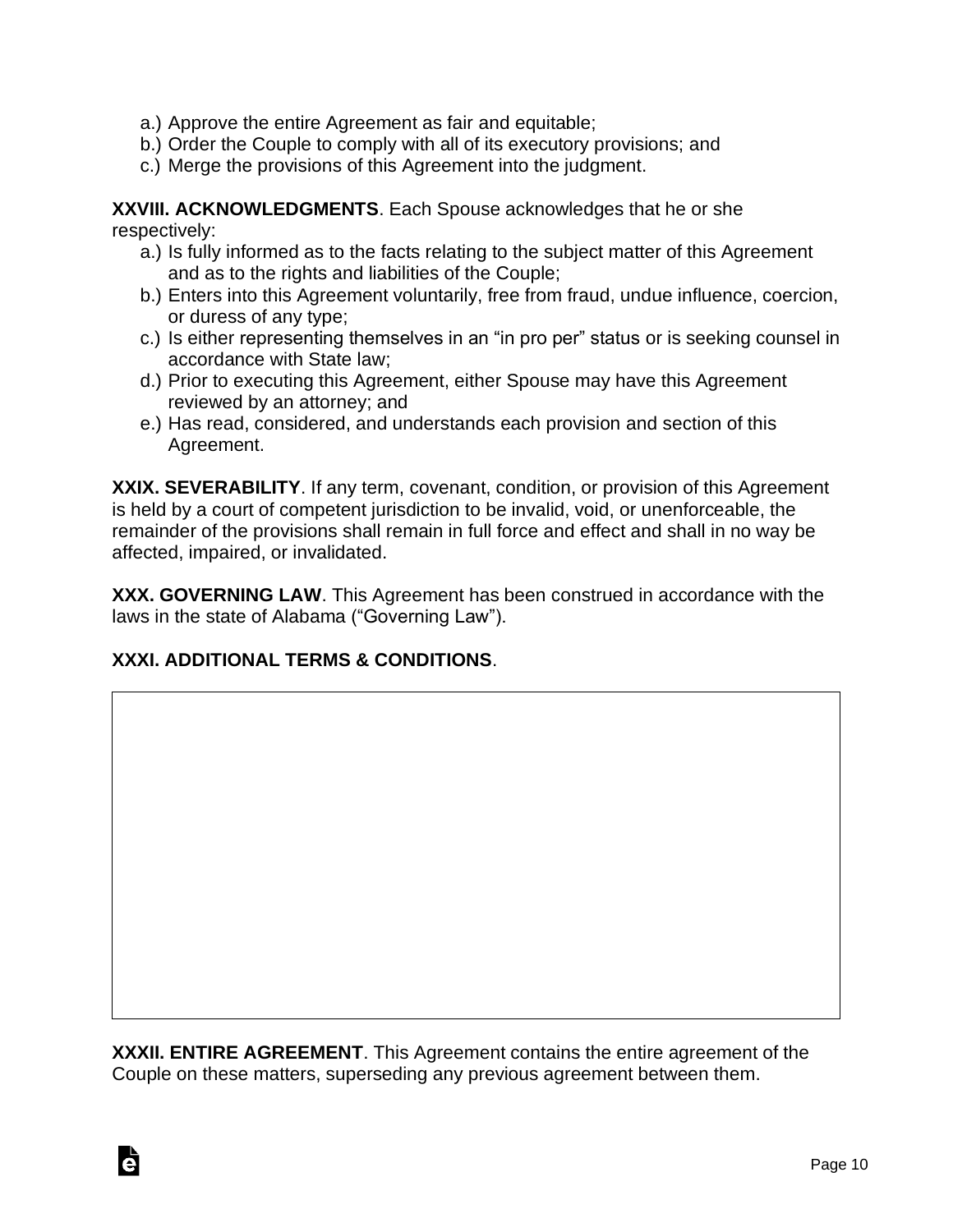**XXXIII. SIGNATURES AND DATES**. This Agreement is agreed to by the Couple and signed in the presence of: (check all that apply)

☐ - Two (2) Witnesses

□ - Notary Public

è

☐ - Legal Counsel (independent)

| Date: __________________ |
|--------------------------|
|                          |
| Date: _____________      |
|                          |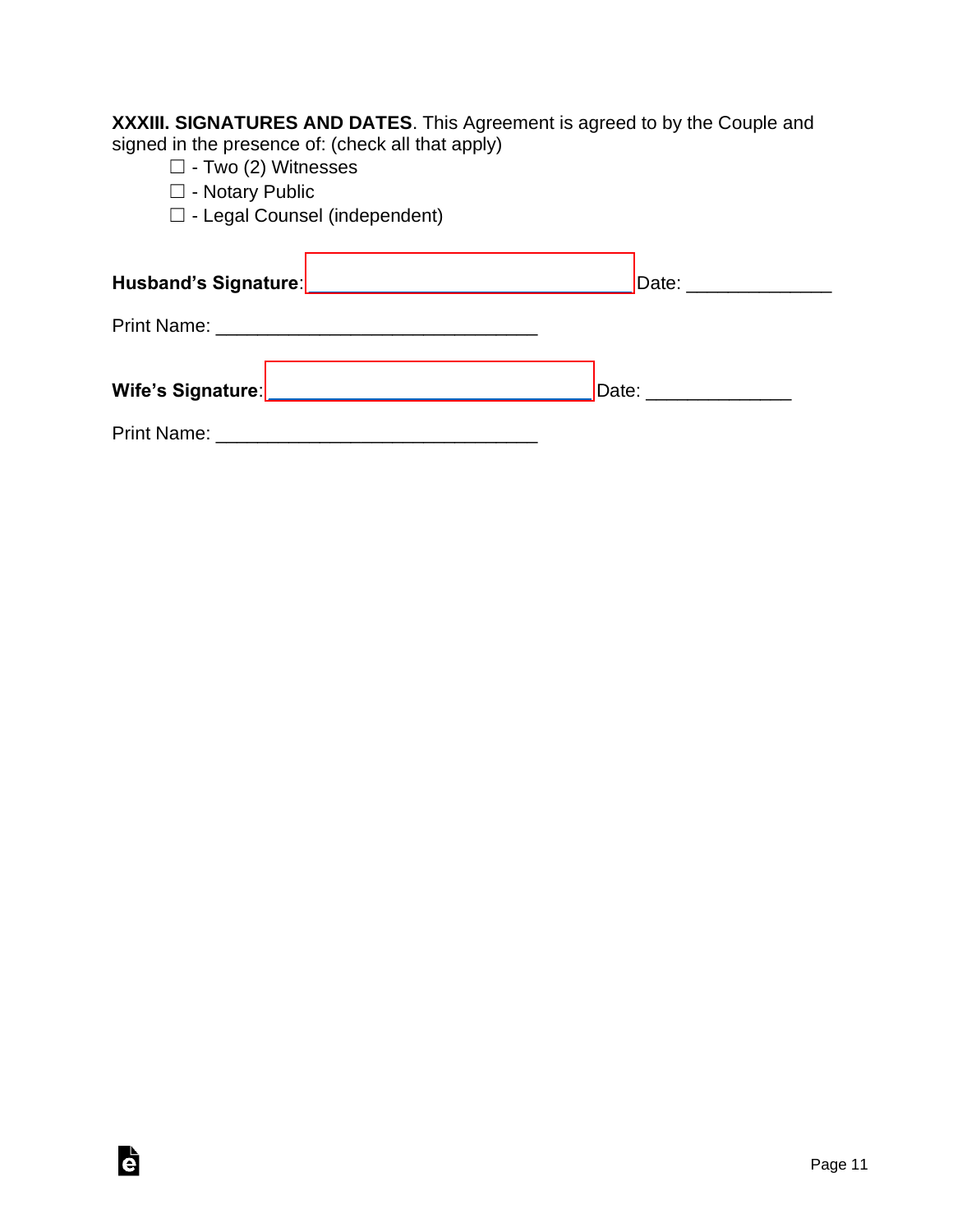# **TWO (2) WITNESSES**

We, the witnesses, each do hereby declare in the presence of the Husband and Wife that each signed and executed this Prenuptial Agreement in the presence of each of us, that the Husband and Wife signed it willingly, that each of us hereby signs this Prenuptial Agreement as witnesses at the request of the Couple and in the Couple's presence, and that, to the best of our knowledge, the Husband and Wife are each eighteen (18) years of age or over, of sound mind, and under no constraint or undue influence.

| Witness's Signature: ________________________________ | Date: __________________ |
|-------------------------------------------------------|--------------------------|
|                                                       |                          |
| Witness's Signature: Witness's Signature:             | Date: ________________   |
|                                                       |                          |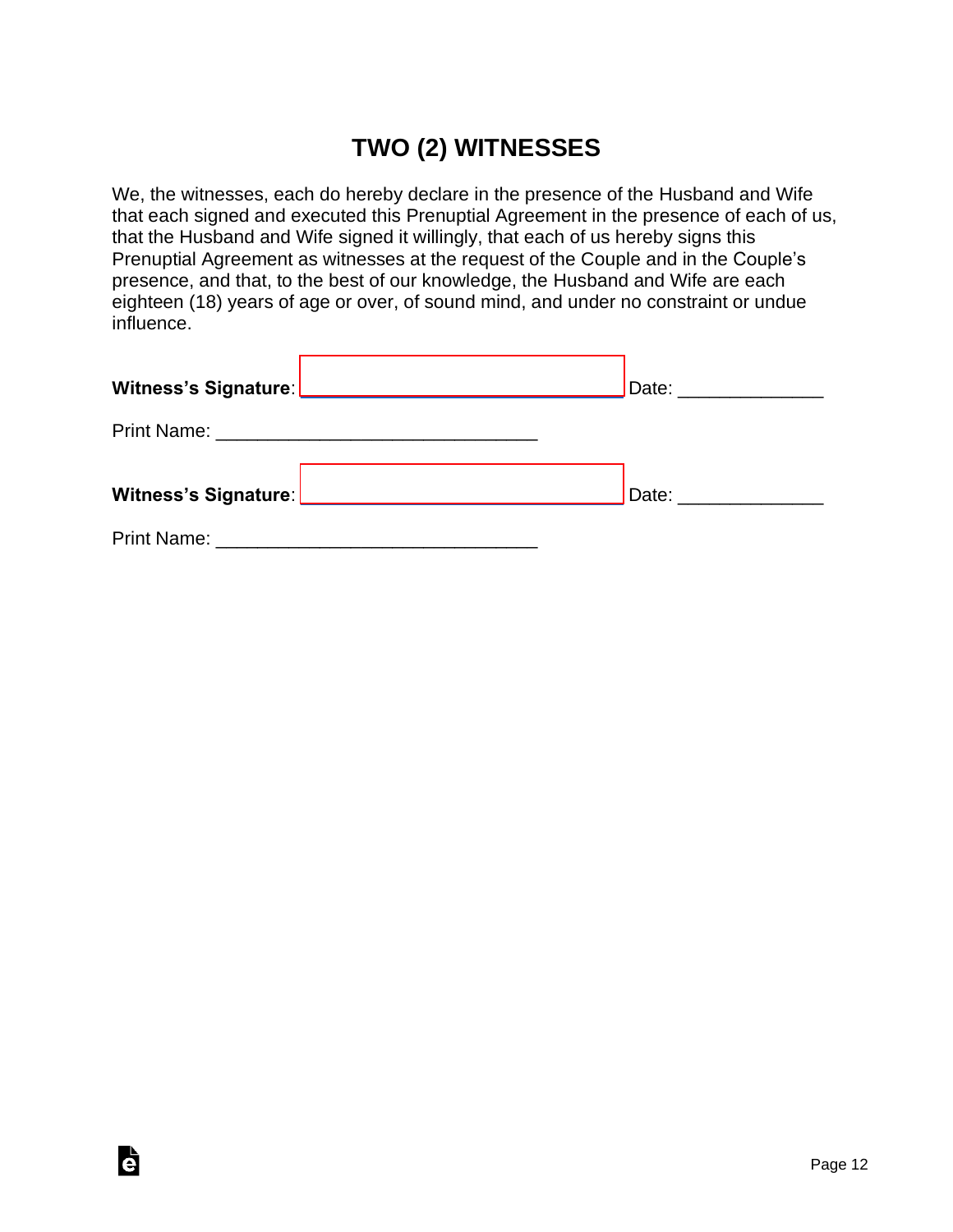# **NOTARY ACKNOWLEDGMENT**

State of \_\_\_\_\_\_\_\_\_\_\_\_\_\_\_\_\_

County of \_\_\_\_\_\_\_\_\_\_\_\_\_\_\_\_\_

On this \_\_\_\_ day of \_\_\_\_\_\_\_\_\_\_\_\_\_\_\_\_\_, 20\_\_\_\_, before me appeared \_\_\_\_\_\_\_\_\_\_\_\_\_\_\_\_\_ as the Husband and \_\_\_\_\_\_\_\_\_\_\_\_\_\_\_\_\_ as the Wife of this Prenuptial Agreement who proved to me through government issued photo identification to be the above-named persons, in my presence executed foregoing instrument and acknowledged that (s)he executed the same as his/her free act and deed.

#### [\\_\\_\\_\\_\\_\\_\\_\\_\\_\\_\\_\\_\\_\\_\\_\\_\\_\\_\\_\\_\\_\\_\\_\\_\\_\\_\\_\\_\\_\\_\\_](https://esign.com/) **Notary Public**

G

| My commission expires: |  |
|------------------------|--|
|                        |  |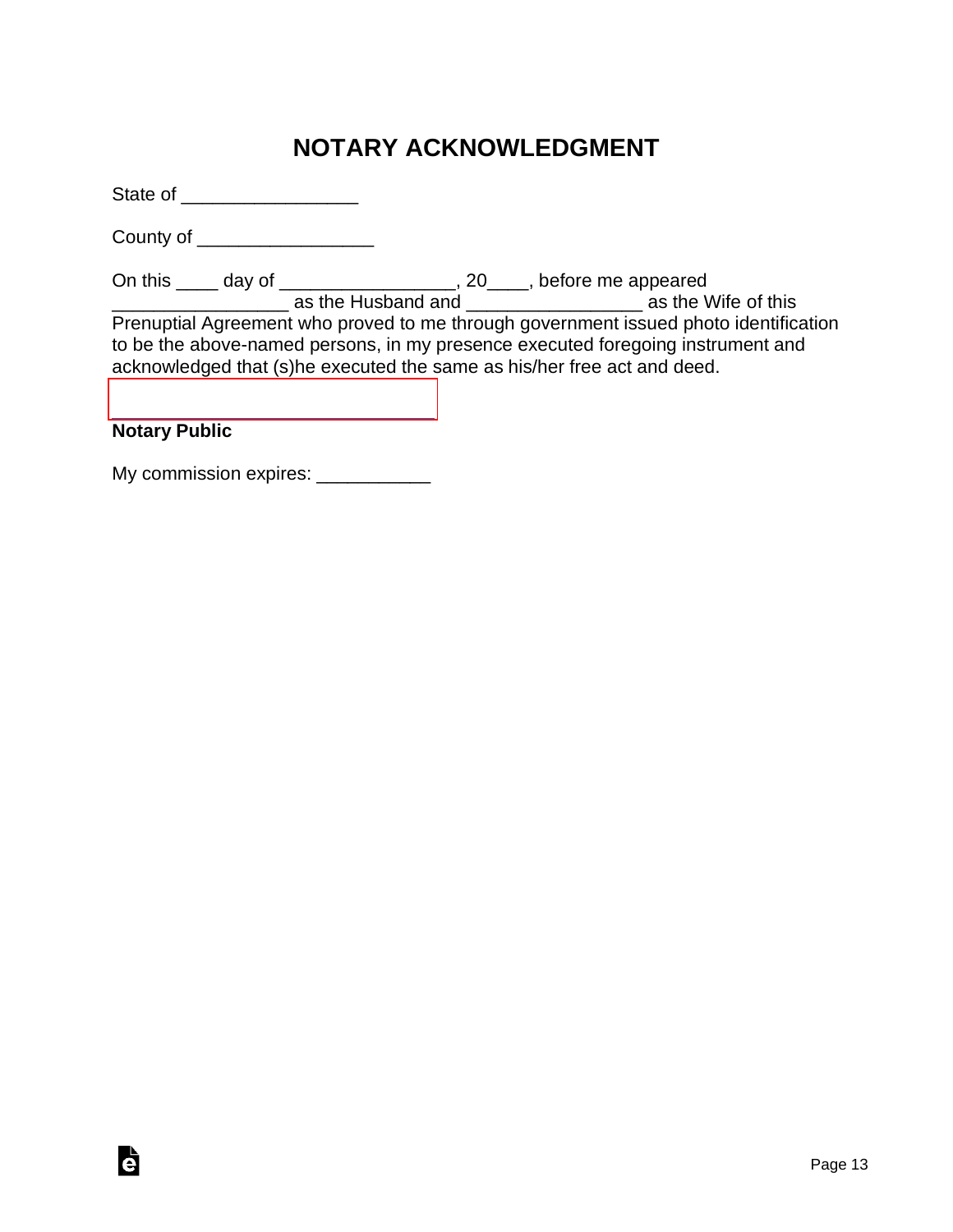## **HUSBAND'S ACKNOWLEDGMENT OF INDEPENDENT LEGAL ADVICE**

| State of ____________________                                                                                                                                                                                                                                                                                                                                                                                           |                                                                                    |
|-------------------------------------------------------------------------------------------------------------------------------------------------------------------------------------------------------------------------------------------------------------------------------------------------------------------------------------------------------------------------------------------------------------------------|------------------------------------------------------------------------------------|
| County of ____________________                                                                                                                                                                                                                                                                                                                                                                                          |                                                                                    |
| I, ___________________, a licensed attorney in the state of __________________ do<br>hereby certify on this day of ___________________, 20____ that ________________,<br>the Husband, sought and received sufficient legal consultation in reference to a<br>Prenuptial Agreement. The Husband's legal consultation was separate from<br>_____________________, the Wife, and acknowledge that the Husband's rights and |                                                                                    |
| liabilities were explained fully and to their sole benefit. I attest under perjury that the<br>or undue influence.                                                                                                                                                                                                                                                                                                      | Husband voluntarily executed this acknowledgment in my presence without any duress |
|                                                                                                                                                                                                                                                                                                                                                                                                                         |                                                                                    |
|                                                                                                                                                                                                                                                                                                                                                                                                                         |                                                                                    |
| Husband's Signature: Management of the Signature of the Signature of the Signature of the Signature of the Signature of the Signature of the Signature of the Signature of the Signature of the Signature of the Signature of                                                                                                                                                                                           | Date: <u>________________</u>                                                      |
| <b>Print Name:</b>                                                                                                                                                                                                                                                                                                                                                                                                      |                                                                                    |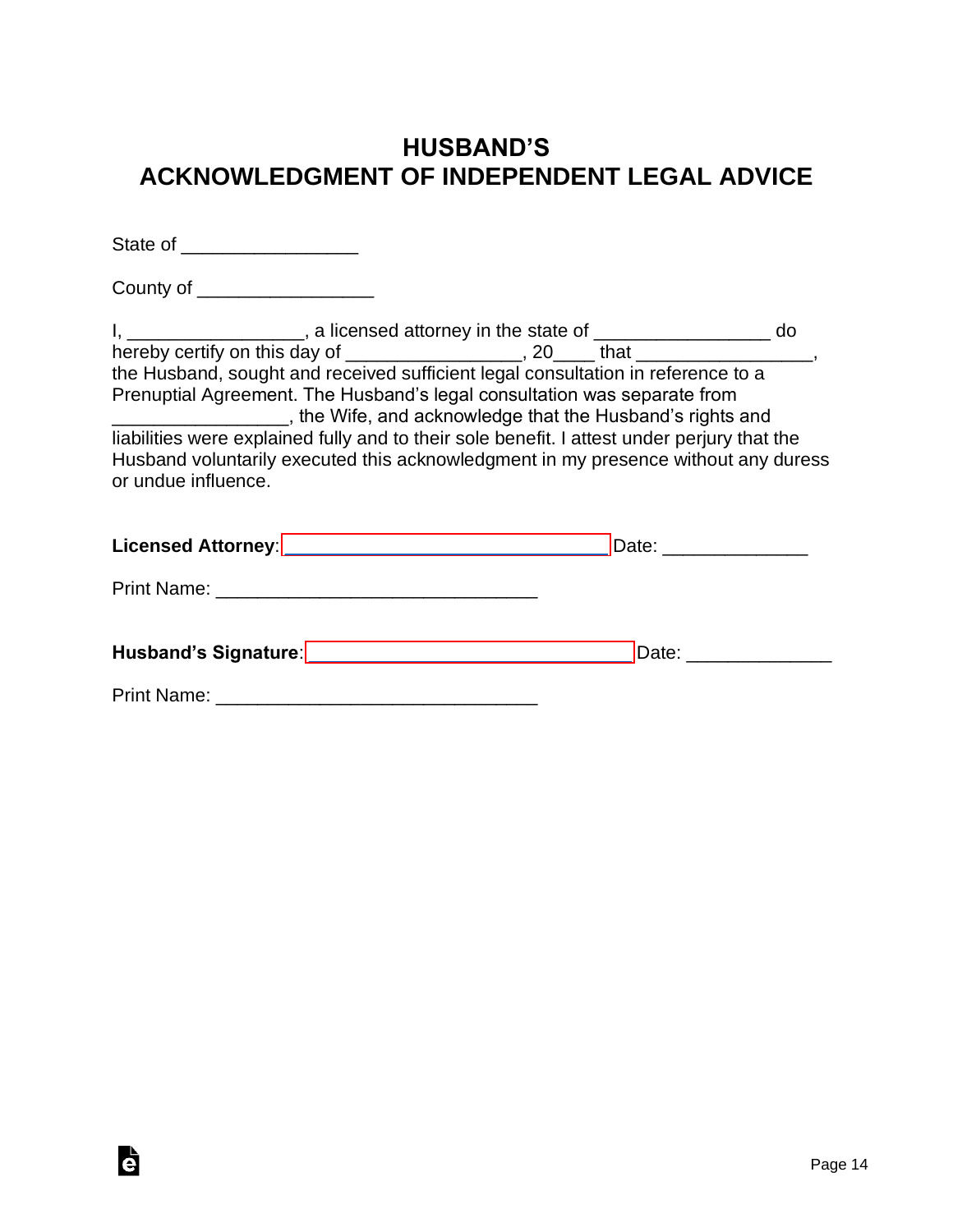## **WIFE'S ACKNOWLEDGMENT OF INDEPENDENT LEGAL ADVICE**

State of **and the state of** 

County of \_\_\_\_\_\_\_\_\_\_\_\_\_\_\_\_\_

Ġ

I, \_\_\_\_\_\_\_\_\_\_\_\_\_\_\_\_, a licensed attorney in the state of \_\_\_\_\_\_\_\_\_\_\_\_\_\_\_\_\_\_ do hereby certify on this day of \_\_\_\_\_\_\_\_\_\_\_\_\_\_\_\_\_\_, 20\_\_\_\_ that \_\_\_\_\_\_\_\_\_\_\_\_\_\_\_\_\_, the Wife, sought and received sufficient legal consultation in reference to a Prenuptial Agreement. The Wife's legal consultation was separate from \_\_\_\_\_\_\_\_\_\_\_\_\_\_\_\_, the Husband, and acknowledge that the Wife's rights and liabilities were explained fully and to their sole benefit. I attest under perjury that the Wife voluntarily executed this acknowledgment in my presence without any duress or undue influence.

| Licensed Attorney: ________________________________ | Date: _______________ |
|-----------------------------------------------------|-----------------------|
|                                                     |                       |
|                                                     | Date: _____________   |
|                                                     |                       |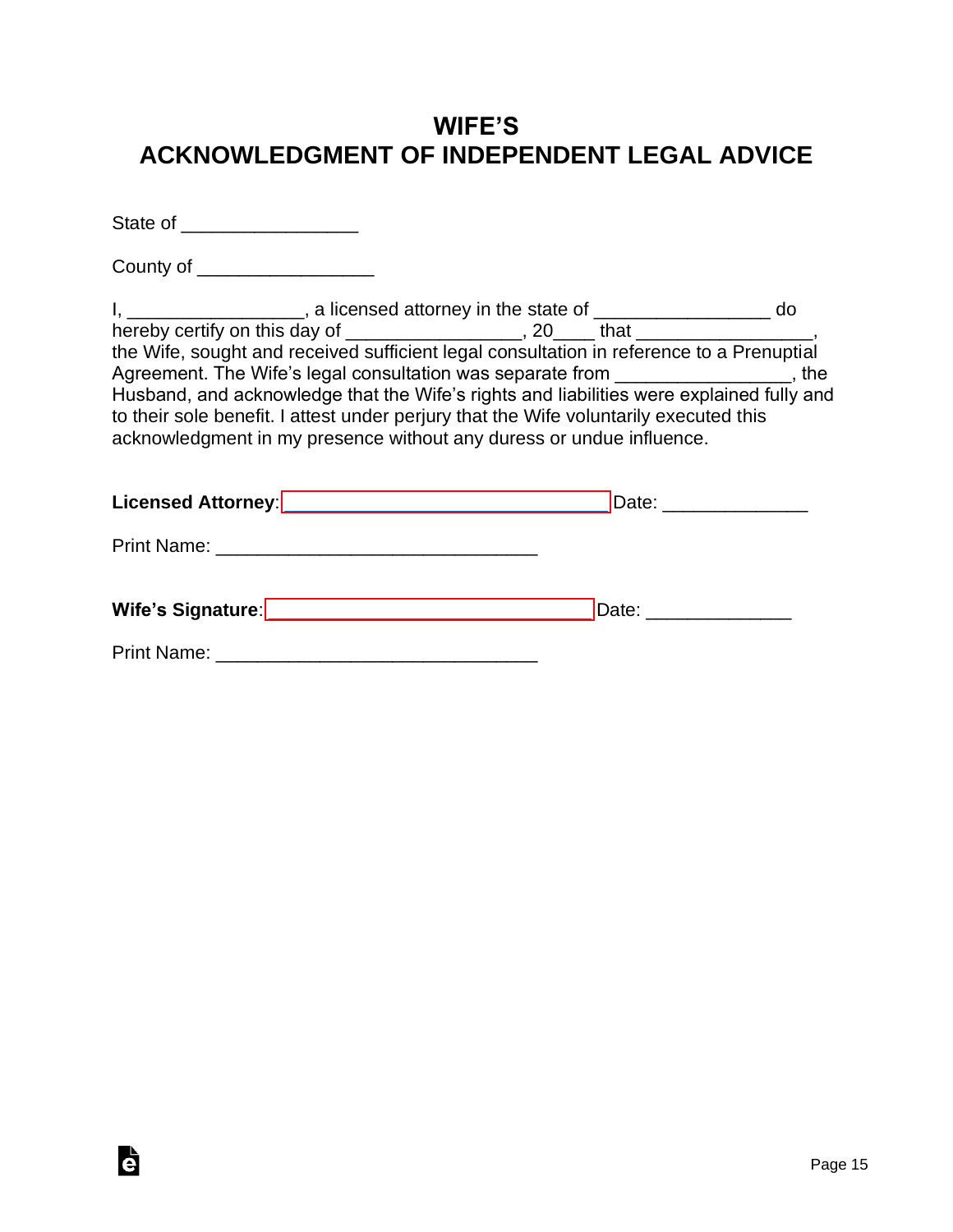## **ATTACHMENT A** (HUSBAND'S ASSETS & PROPERTY)

Continuation of **Section XIII(a)**:

è

Page 16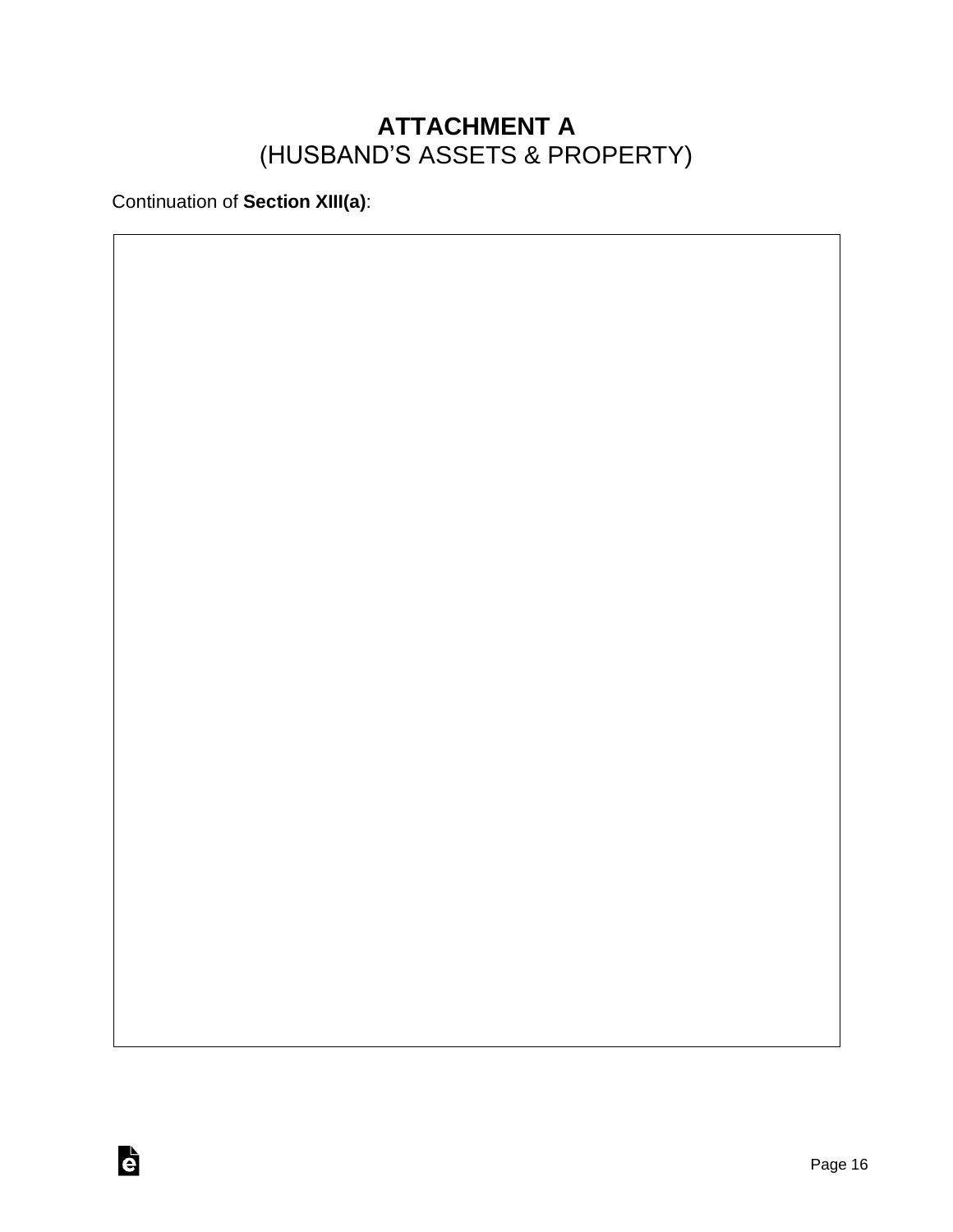## **ATTACHMENT B** (HUSBAND'S DEBT & LIABILITIES)

Continuation of **Section XIII(b)**: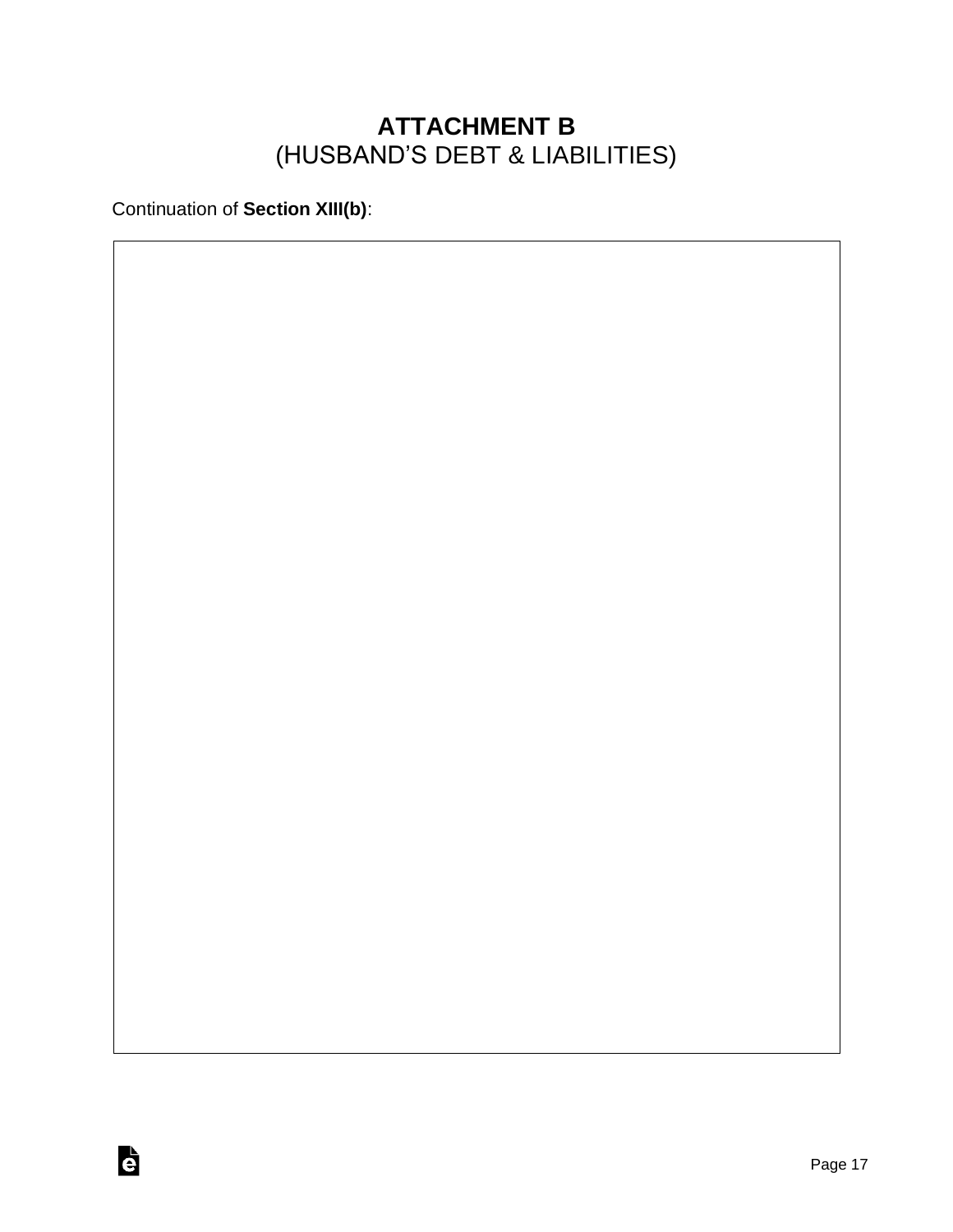## **ATTACHMENT C** (WIFE'S ASSETS & PROPERTY)

Continuation of **Section XIII(c)**: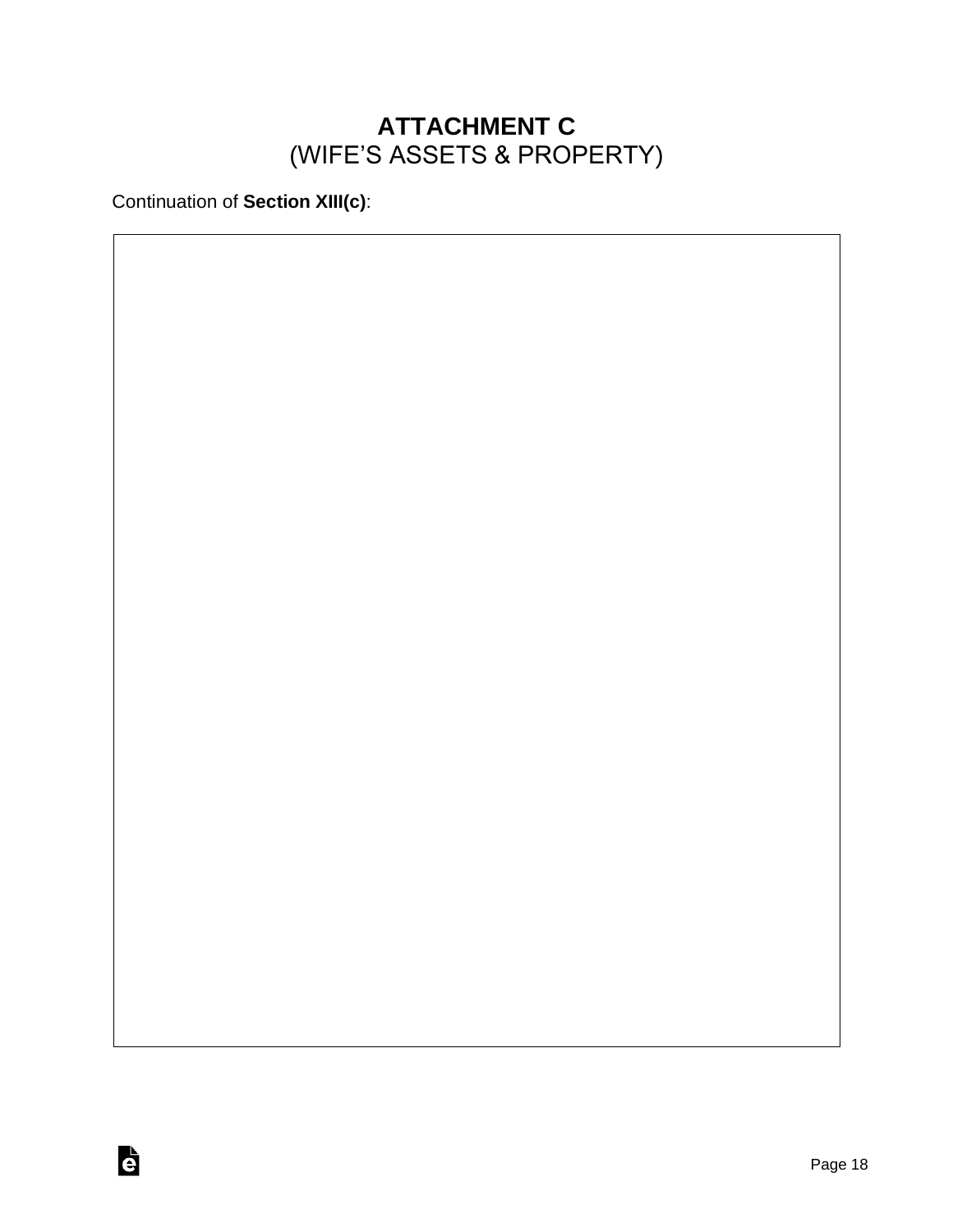## **ATTACHMENT D** (WIFE'S DEBTS & LIABILITIES)

Continuation of **Section XIII(d)**: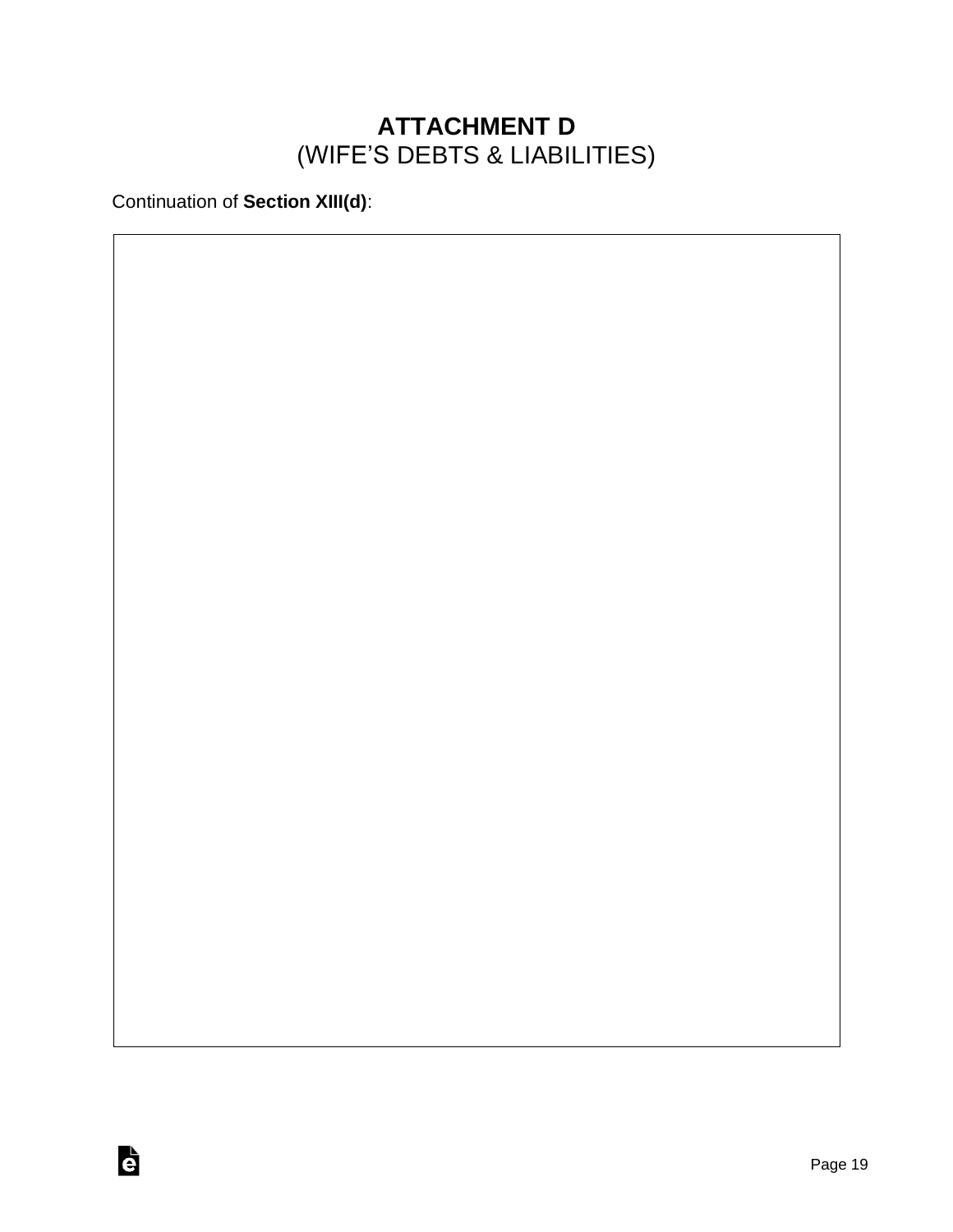## **ATTACHMENT E** (CHILDREN OUTSIDE THE COUPLE)

**I. CHILDREN OUTSIDE THE COUPLE**. There are/is \_\_\_\_ minor Children Outside of the Couple and described below:

Child's Name: <br>  $\begin{array}{ccc} \text{Child's Name:} & \text{Parent(s):} \ \Box & \text{Husband} \ \Box & \text{Wife} \end{array}$ 

Child's Name: \_\_\_\_\_\_\_\_\_\_\_\_\_\_\_\_\_\_\_\_\_\_ Age: \_\_\_\_ Parent(s): ☐ Husband ☐ Wife

Child's Name: \_\_\_\_\_\_\_\_\_\_\_\_\_\_\_\_\_\_\_\_\_\_ Age: \_\_\_\_ Parent(s): ☐ Husband ☐ Wife

Hereinafter known as the "Children Outside the Couple."

- **II. CHILD SUPPORT DURING MARRIAGE**. During the marriage, the Children Outside the Couple shall be provided support by:
	- ☐ The Couple.
	- ☐ Each Spouse shall solely provide for their own Children Outside the Couple.
	- $\Box$  Other.
- **III. CHILD SUPPORT AFTER MARRIAGE**. In the event of Divorce under this Agreement, there shall be: (check one)

☐ - **No Child Support**. Neither Spouse is obligated to pay child support for any Children Outside the Couple other than their own.

☐ - **Deferred** to the local court or Child Support Services Department in the state of \_\_\_\_\_\_\_\_\_\_\_\_\_\_\_\_ ("Child Support") to decide for the Children Outside the Couple.

☐ - **Child Support Payments**. Child Support payments for the Children Outside the Couple shall be made by the  $□$  Husband  $□$  Wife to the  $□$  Husband  $□$  Wife in payments of \$\_\_\_\_\_\_\_\_\_\_\_\_\_\_\_\_\_\_\_\_\_\_ due each month commencing on the 1<sup>st</sup> of the month following a petition for Divorce being filed in the state of Governing Law ("Child Support"). Child Support shall continue until the first of the following events:

- a.) Any child attains age 19, or has attained age 18 and either is not a fulltime high school student or is self-supporting;
- b.) Any child dies;

à

c.) Any child enters into a valid marriage, is on active duty with any of the armed forces of the United States of America, receives a declaration of emancipation under state law, or otherwise becomes emancipated by leaving home and becoming self-supporting;